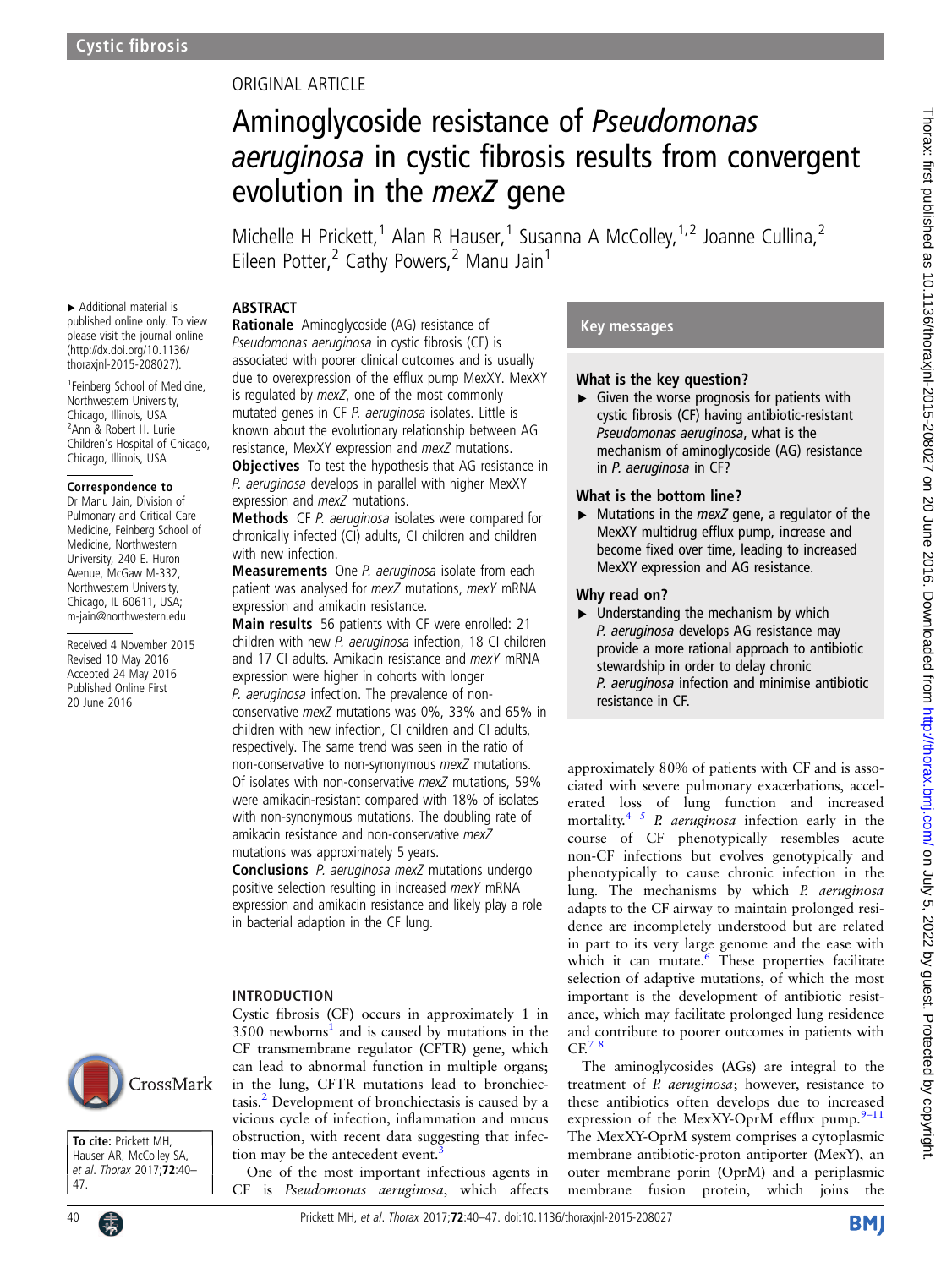membrane-associated components together  $(MexX)$ .<sup>[12](#page-6-0)</sup> MexXY has multiple functions, including the expulsion of antibiotics. While wild-type P. aeruginosa has constitutively low MexXY levels, elevated MexXY has been detected in AG-resistant P. aeruginosa strains in patients with CF and patients without CF.<sup>[10 13](#page-6-0)-16</sup> The MexXY components are encoded by an operon under the control of an adjacent repressor gene, mexZ. MexZ protein contains a DNA-binding domain (DBD) and a ligandbinding C-terminal domain (CTD) connected by a linker. The MexZ protein dimerises via the CTD domain and directly binds a specific site of the mexZ-mexX intergenic DNA via the DBD to repress transcription of the *mexXY* operon.<sup>[17](#page-6-0)</sup> On binding of ligand to CTD, the DBD changes conformation and releases the protein from the DNA to allow MexXY expression.<sup>18</sup> Importantly, the mexZ gene is one of the most frequently mutated genes in CF P. *aeruginosa* isolates.<sup>19–[21](#page-6-0)</sup> However, there are little data on the relationship between mexZ mutations and AG resistance.<sup>10</sup> <sup>15</sup> In addition, the type and locations of  $mexZ$ mutations and their relationship to MexXY expression and AG resistance have yet to be characterised.

We hypothesised that the prevalence of functionally important P. aeruginosa mexZ mutations would increase with residence time in the CF lung and be associated with increased MexY mRNA expression and AG resistance.

## MATERIALS AND METHODS

### Subjects and definitions

Sample collection and study analysis was approved through the institutional review boards at both Northwestern University and Lurie Children's Hospital of Chicago. Informed consent was obtained from all participants or parents prior to sample collection. Written assent was obtained for participating children aged ≥12 and <18 years. Patients were considered adults if they were at least 18 years of age at the time of enrolment. Subjects with a confirmed CF diagnosis (positive sweat chloride and/or two disease-causing CFTR mutations) and a respiratory culture positive for P. aeruginosa were studied between the years 2003 and 2006. The study design was cross-sectional, in which each patient was assigned to one of the three cohorts and from whom a single P. *aeruginosa* isolate was used. Patients were considered chronically infected (CI) if they had at least one P. aeruginosa-positive respiratory culture in the 2 years preceding the index culture. Patients who had never had P. aeruginosa or had not grown it in the 2 years preceding study enrollment were considered to have a new infection.

For CI patients, respiratory specimens were collected every 6 months for approximately 2 years. For patients without prior P. aeruginosa isolates, surveillance cultures were obtained every 3–6 months and isolates were studied at time of the first P. aeruginosa-positive culture. Spirometry was performed at each visit and used  $FEV<sub>1</sub>$  as a measure of pulmonary function. The clinical characteristics and year of first P. aeruginosa infection was ascertained from the medical record or Cystic Fibrosis Foundation (CFF) registry. Duration of P. aeruginosa infection was calculated as the difference in time between first infection and enrolment in the study, with newly infected patients being assigned a duration of zero.

## Collection and processing of bacterial isolates

P. aeruginosa clinical isolates used in this study have been previ-ously reported.<sup>[22](#page-6-0)</sup> Respiratory samples (sputum, oropharyngeal swabs or bronchoalveolar lavage) were processed by microbiology laboratories at Northwestern Memorial Hospital and Lurie Children's Hospital and P. aeruginosa was identified using

## RNA isolation and complementary DNA confirmation

Bacterial lysis was achieved by physical agitation and chemical disruption using lysozyme and proteinase K. RNA was obtained with RNA Protect Bacteria Reagent (Qiagen, Valencia, California, USA) and isolated using column extraction with the RNeasy Mini Kit (Qiagen). DNase digestion was performed and RNA was quantified using a NanoDrop 2000 ultraviolet spectrophotometer (Thermo Scientific, Wilmington, Delaware, USA). Reverse transcription (RT) PCR was performed using the Advantage RT-for-PCR Kit (Clonetech, Mountain View, California, USA) with initial heating to 70°C followed by incubation at 42°C for 1 hour and denaturation at 94°C for 5 min with subsequent cooling on ice. Primers used in this study are listed in online supplementary table S2 and unique primers for this study were designed with the aid of the PrimerBLAST programme [\(http://www.ncbi.nml.nih.gov/tools/primer-blast/\).](http://www.ncbi.nml.nih.gov/tools/primer-blast/).) Standard PCR was used with both complementary DNA (cDNA) and RNA as template with primers for mexY and rspL as previously published to identify the product of appropriate size and to ensure the absence of genomic DNA contamination.<sup>13</sup> <sup>23</sup>

## Real-time quantitative PCR

There is a strong correlation between mexX and mexY mRNA expression and the MexXY protein is predominantly transcriptionally regulated. Thus, we opted to analyse mexY mRNA expression as a marker for MexXY protein expression. Real-time RT-quantitative PCR was carried out in triplicate using SYBR green supermix (Bio-Rad, Hercules, California, USA) and cDNA as template. cDNA was amplified using the iCycler iQ system (Bio-Rad). Cycle threshold values were normalised for amplification of housekeeping gene  $rspL<sup>24</sup>$  $rspL<sup>24</sup>$  $rspL<sup>24</sup>$ . The concentration of primers and cDNA were 300 and 200 nM, respectively. For the PCR reaction, 2 μL of cDNA at 1:1 and 1:4 concentrations for the mexY and rspL were used, respectively. Standard 1:4 dilutions were established for each reaction using a stock solution of PAO1 cDNA to ensure consistency across samples. Expression levels were determined by using the average expression rate of triplicate compared with PAO1 (obtained from University of Washington) at the time of each reaction. Isolates were categorised as 'hyperexpressors' if they exceeded 25 times the expression rate of PAO1 based on dichotomous grouping of all isolates around the group median. Control strains used in this work (PAO3579, mexXY overproducer) and PAO280 (PAO3579 with deletion of mexXY) were generously provided by Herbert Schweizer and previously characterised.<sup>[25](#page-6-0)</sup>

## Traditional DNA sequencing

MexZ sequencing was performed in a two-stage process (sequence and gel extraction) due to low abundance of the mRNA. Aliquots reserved for DNA were pelleted and DNA was extracted from bacterial cells using free-thaw techniques and column extracted using the DNeasy spin columns (Qiagen). PCR was performed using primers MexZ2/MexZ2b to flank the gene of interest run on a 1% agarose gel for extraction. Excised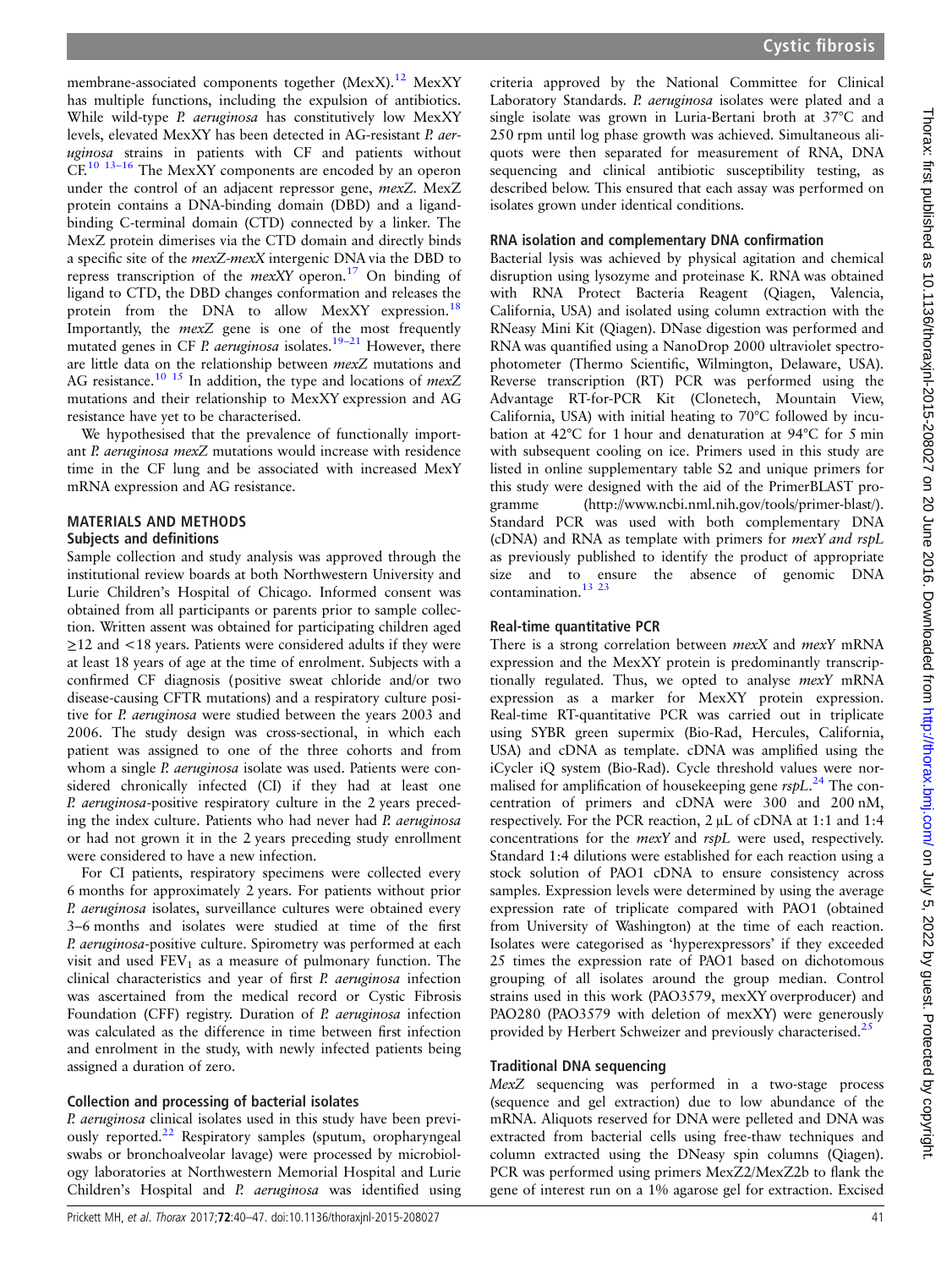|  |  | Table 1 Selected demographics of study cohorts |  |  |
|--|--|------------------------------------------------|--|--|
|--|--|------------------------------------------------|--|--|

|                                  | Newly infected          | CI Child                | CI Adult                 | All                    |
|----------------------------------|-------------------------|-------------------------|--------------------------|------------------------|
|                                  |                         |                         |                          |                        |
| No. of subjects                  | 21                      | 18                      | 17                       | 56                     |
| Age (years)                      | 4.09 ( $SD±5.02$ )      | $13.00$ (SD $\pm$ 3.67) | 22.84 ( $SD±5.58$ )      | 13.03 (SD $\pm$ 9.53)  |
| % Female                         | 13/21 (62%)             | 11/18 (61%)             | 11/17 (64.7%)            | 62.5%                  |
| Weight (kg)                      | $15.4$ (SD $\pm$ 12.78) | 36.35 ( $SD±11.83$ )    | 57.20 $(SD \pm 13.12)$   | 36.85 ( $SD±20.53$ )   |
| Height (cm)                      | 97.0 $(SD \pm 30.44)$   | 145.0 $(SD \pm 18.67)$  | $160.0$ (SD $\pm$ 17.73) | 145.0 $(SD \pm 32.30)$ |
| FEV <sub>1</sub> (% predicted)*  | $84\%$ (SD $\pm$ 22.71) | $82\%$ (SD $\pm$ 23.52) | 57% ( $SD±22.04$ )       | $76\%$ (SD $\pm$ 24.9) |
| % dF508/dF508*                   | 11/21 (52.38%)          | 7/16 (43.75%)           | 7/12 (58.33%)            | 51%                    |
| Data are expressed as median±SD. |                         |                         |                          |                        |

\*For available data.

CI, chronically infected.

bands were prepared for sequencing with the QIaquick gel extraction kit (Qiagen) and eluted in water. Traditional DNA sequencing was then performed through the Northwestern University Genomics Core Facility starting with 10 ng of template DNA. The sequencing reaction was conducted with BigDye chemistry in an Applied Biosystems (ABI) GeneAmp 9700 thermocycler (Thermo Fisher Scientific, Waltham, Massachusetts, USA), followed by clean-up using Edge Bio Performa V3 silica gel plates. An ABI 48-capillary 3730 DNA analyser was then used for electrophoresis, sequence generation and final reporting. MexZ sequences were compared with PAO1 using nucleotide BLAST ([http://blast.ncbi.nlm.nih.gov/Blast.cgi\)](http://blast.ncbi.nlm.nih.gov/Blast.cgi) to detect all base pair mutations. Nucleotide sequences were then converted to protein sequence (CLC Sequence Viewer 7.6.1, CLC bio, Denmark) and again compared with PAO1 to determine the presence of non-synonymous mutations. Non-synonymous mutations were defined as mutations which led to a different amino acid (AA) sequence. Non-conservative and conservative mutations were defined as non-synonymous mutations that led to a change or no change, respectively, in the predicted protein function, based on the Sorting Intolerant From Tolerant (SIFT) programme as previously described.<sup>26</sup>

## AG susceptibility testing

The final aliquot of each log phase isolate was tested by clinical microbiology lab at Lurie Children's for antibiotic susceptibility using the Kirby Bauer method per standard clinical practice for CF P. aeruginosa samples. All testing was performed using Clinical and Laboratory Standards Institute methods and reported as sensitive, intermediate or resistant. Isolates reported as intermediate were considered to be resistant for the purposes of this study.

## **Statistics**

The subjects were grouped into three cohorts in order to facilitate the analysis for binary variables such as mexZ mutations and amikacin resistance. The data were analysed using Prism 4 (GraphPad Software, La Jolla, California, USA). All data were displayed as means±SE or medians±range as appropriate. The association between duration of infection and mexY mRNA expression was examined using Spearman's rank correlation coefficient. Statistical significance was determined by unpaired t tests, one-way analysis of variance and  $\chi^2$  analysis as appropriate. A p value of  $\leq 0.05$  was considered statistically significant.

## RESULTS

## **Demographics**

Fifty-six patients with CF (39 children <18 years of age and 17 adults) were included in the study. Selected demographics are shown in table 1. Eighteen (46%) children and all 17 adults were CI with P. aeruginosa. The remaining 21 children were enrolled after culturing *P. aeruginosa* for the first time (table 1). The mean age of the new P. *aeruginosa* infection cohort was lower (p<0.01) compared with CI children and adults. There was no statistical difference in the proportion of homozygous delF508 patients across the three cohorts. The duration of *P. aeruginosa* infection was  $11.2 \pm 5.2$  and  $5.8 \pm 4.8$  years for the CI adult and children cohorts, respectively ( $p < 0.002$ ; figure 1).

## Mexz mutations

The rate at which *mexZ* mutations develop in CF P. aeruginosa isolates and whether they impact protein function (ie, how frequent non-conservative mutations occur) have not been reported. Based on the recently solved three-dimensional structure of MexZ, there are three components of the protein that are felt to be important for optimal function.<sup>[18 27](#page-6-0)</sup> To exclude the possibility that the referent PAO1 strain carries a mutation in mexZ, we compared its sequence with strains obtained from three independent laboratories and found them to have an identical sequence (data not shown). Next, to assess the relationship between P. aeruginosa residence time and the functional consequences of mexZ gene mutations, we sequenced mexZ of each P. aeruginosa isolate. In the newly infected cohort, all isolates had unique *mex*Z sequences that differed from PAO1 and from each other, of which 2 of 21 (9.5%) resulted in a nonsynonymous mutation (ie, a base pair change resulting in an AA change). The two missense mutations were unique and



Figure 1 Duration of Pseudomonas aeruginosa infection was significantly different between the three cohorts. Mean duration of P. aeruginosa infection in the newly infected, chronically infected (CI) children and CI adult cohorts are shown (\*p<0.001 for comparison of means of each cohort).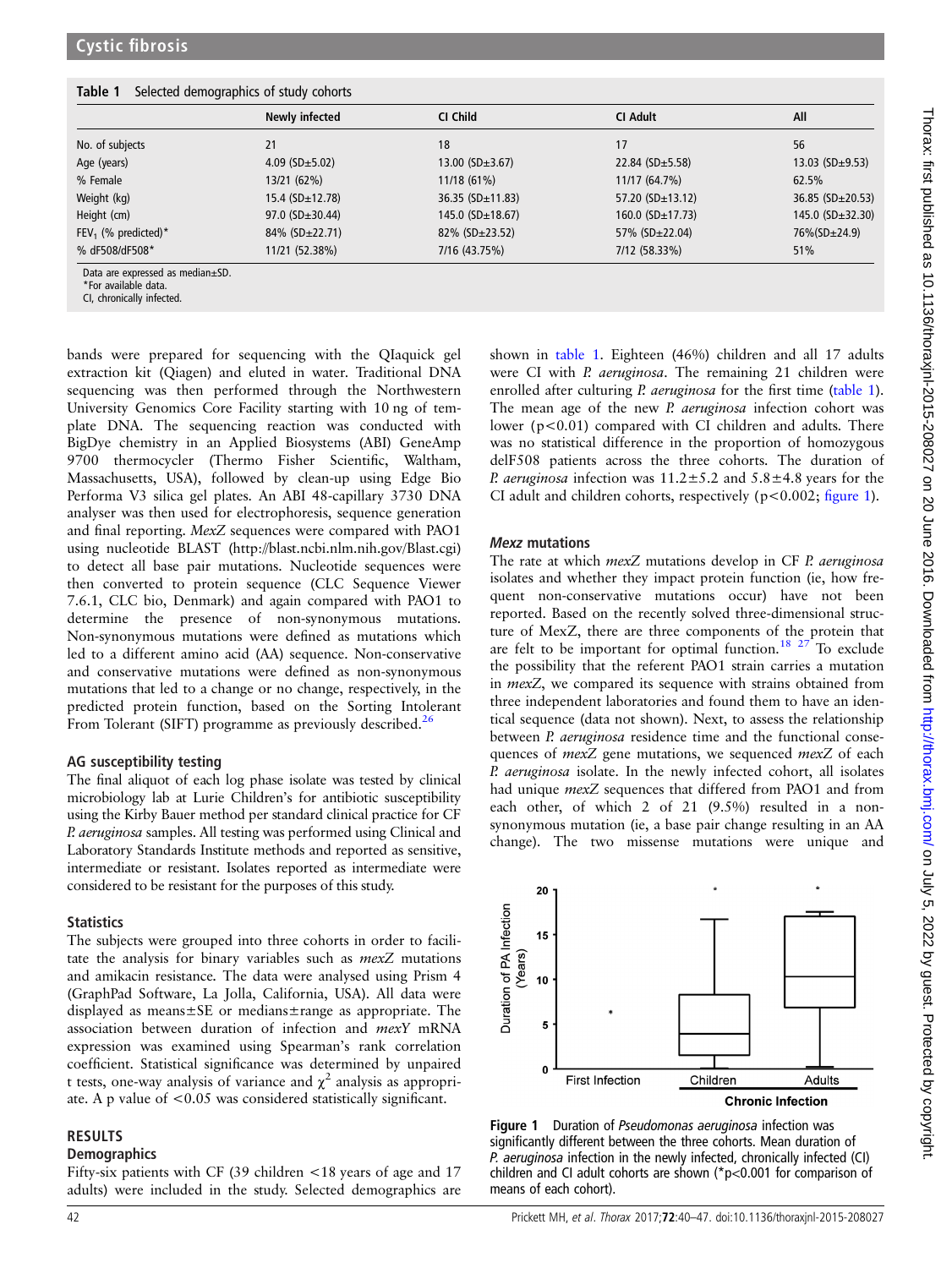conservative (ie, not predicted to affect MexZ protein function; figure 2A). In comparison, isolates from all of the CI children had unique mexZ sequences that differed from PAO1 and from each other, of which 10 of 18 (56%) led to a change in the AA sequence. Of these 10 isolates, 5 had insertion/deletions and 5 had non-synonymous single-nucleotide substitutions (figure 2A, C). Six of these sequence changes were predicted to change protein function, including all isolates with insertions/deletions. In CI adults, all of the isolates had a different mexZ sequence from PAO1, of which 12 (76%) led to a change in AA sequence. Of these 12 isolates, 11 (65%) contained insertion/deletions or premature stop codons that were predicted to alter protein function (figure 2A, C, exact sequences reported in online supplementary figure S1). Of the 17 isolates with non-conservative mutations, 12 were predicted to alter the CTD of MexZ, 2 were in the DBD and 3 had premature termination codons predicted to produce no functional protein. The prevalence of both non-synonymous and non-conservative mutations in the isolates increased as the residence time increased across cohorts ( $p$ <0.001; figure 2A). Further, the proportion of non-synonymous mutations that were non-conservative was 0% in the newly infected group, 60% in the CI children and 92% in the CI adults.

The average residence time in the lung for all P. *aeruginosa* isolates with conserved mexZ mutations was 2.9 years and with non-conserved  $mexZ$  mutations was 10.0 years (p<0.001; figure 2B). Based on the mexZ mutation prevalence and average P. aeruginosa residence time in each cohort, we estimated that

the prevalence of non-conservative mexZ mutations doubled approximately every 5 years of residence time in the CF lung.

We then assessed each non-conservative mexZ mutation with respect to the impact of its gene location on protein function. All but two of the non-conservative sequence changes were due to large insertions/deletions or premature stop codons. The two isolates with non-conservative missense mutations created new AA in the C-terminal ligand binding part of the protein. Further, all non-synonymous sequence changes were unique except for two isolates that had identical insertions. Interestingly, those two isolates came from a husband-wife couple with CF who were CI with P. aeruginosa.

#### Mexy mRNA expression

We used P. *aeruginosa* strains with *mexY* alleles causing a loss of expression or hyperexpression of mexY mRNA as negative and positive controls, respectively (fi[gure 3](#page-4-0)A). MexY mRNA expression in each patient isolate was compared with a control P. aeruginosa strain, PAO1. Although expression levels were highly variable, median expression of *mexY* mRNA was highest in P. aeruginosa isolates from CI adults; the lowest expression was in the newly infected cohort and CI children had an intermediate level of *mexY* mRNA expression (p<0.001; fi[gure 3](#page-4-0)B). Using a value of 25-fold higher expression than PAO1 as the definition of a 'hyperexpressor strain', the prevalence of hyperexpressor strains was higher in the CI adults (12/17; 70.6%) compared with CI children (4/18; 22.2%) and newly infected



Figure 2 In cystic fibrosis Pseudomonas aeruginosa infection, mexZ mutations increase with time and are positively selected primarily due to large deletions and insertions. (A) The mexZ gene for each P. aeruginosa isolate was sequenced and compared with the reference PAO1 strain and analysed to determine if sequence changes were non-synonymous (ie, changed amino acid sequence) and non-conservative (ie, changed predicted protein function). Percentage of P. aeruginosa isolates with total, non-synonymous and non-conservative mexZ mutations in from each cohort is shown (\*,  $*$  p<0.01 for differences in percentage for both non-synonymous and non-conservative mutations). (B) Mean duration of infection for P. aeruginosa isolates that carried conserved mexZ mutations compared with isolates with non-conserved mutations are shown (\*p<0.001 for comparison of means). (C) Sites on the *mexZ* gene of each of the P. aeruginosa isolates with non-synonymous mutations, both with conserved and non-conserved protein function are shown.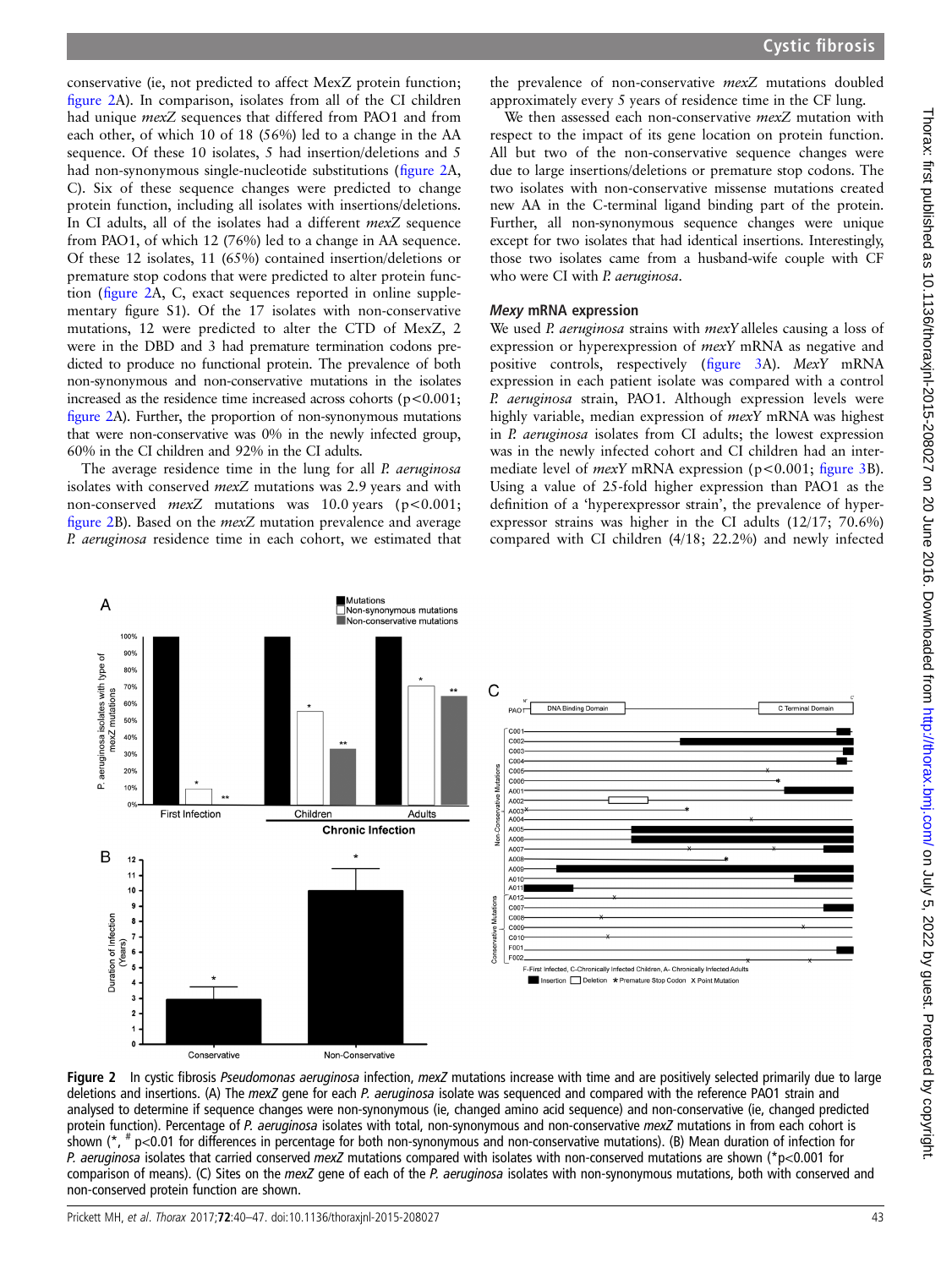<span id="page-4-0"></span>

Figure 3 In cystic fibrosis Pseudomonas aeruginosa infection, mexY mRNA expression increases with duration of infection and is higher in isolates with non-conservative mexZ mutations. (A) MexY mRNA expression is shown in mexY knockout and mexY hyperexpressor strains (\*p<0.001 for differences in mean). (B) MexY mRNA expression by P. aeruginosa isolate from each cohort as assessed by quantitative PCR is shown (\*p<0.01 for differences in means between the cohorts). (C) Percentage of P. aeruginosa isolates that were hyperexpressors of mexY mRNA is shown (\*p<0.01 for differences in percentage in the cohorts). (D) Relationship between duration of P. aeruginosa infection and mexY mRNA expression ( $r^2$  = 0.5105, p<0.0001) is shown. (E) MexY mRNA expression is shown in P. aeruginosa isolates with conservative mexZ mutations compared with non-conservative mutations (\*p<0.001 for comparison of means).

children (1/21; 4.7%) (p<0.001; figure 3C). When P. aeruginosa isolates from each patient were analysed with respect to duration of P. aeruginosa infection, there was a strong correlation between mexY mRNA expression and residence time in the CF lung  $(r^2=0.51; p<0.001;$  figure 3D). If we included only the CI patient groups, the relationship was even stronger  $(r^2=0.54; p<0.0001;$  online supplementary figure S2). There was also a modest inverse correlation between  $FEV<sub>1</sub>$  and  $mexY$ mRNA expression  $(r^2 = -0.39; p < 0.02;$  data not shown).

We then examined the relationship between *mexY* mRNA expression and mexZ mutations. Median expression of mexY in P. aeruginosa isolates with non-conservative mexZ mutations was fivefold higher compared with isolates with nonsynonymous conservative  $mexZ$  mutations (figure 3E). There

was no difference in mexY mRNA expression in isolates with synonymous and non-synonymous conserved mutations (see online supplementary figure S3). Overall, these data are consistent with the idea that non-conserved mutations in mexZ contribute to increased mexY mRNA expression in P. aeruginosa.

## Amikacin susceptibility, mexY mRNA expression and mexZ mutations

We assessed the frequency of amikacin resistance in the P. *aeruginosa* isolates by cohort. In the newly infected cohort, 9.5% of P. aeruginosa isolates were resistant to amikacin, compared with 22.2% of isolates from CI children and 64.7% from CI adults ( $p < 0.001$ ; fi[gure 4](#page-5-0)A). We then examined the relationship between amikacin resistance, mexY mRNA expression and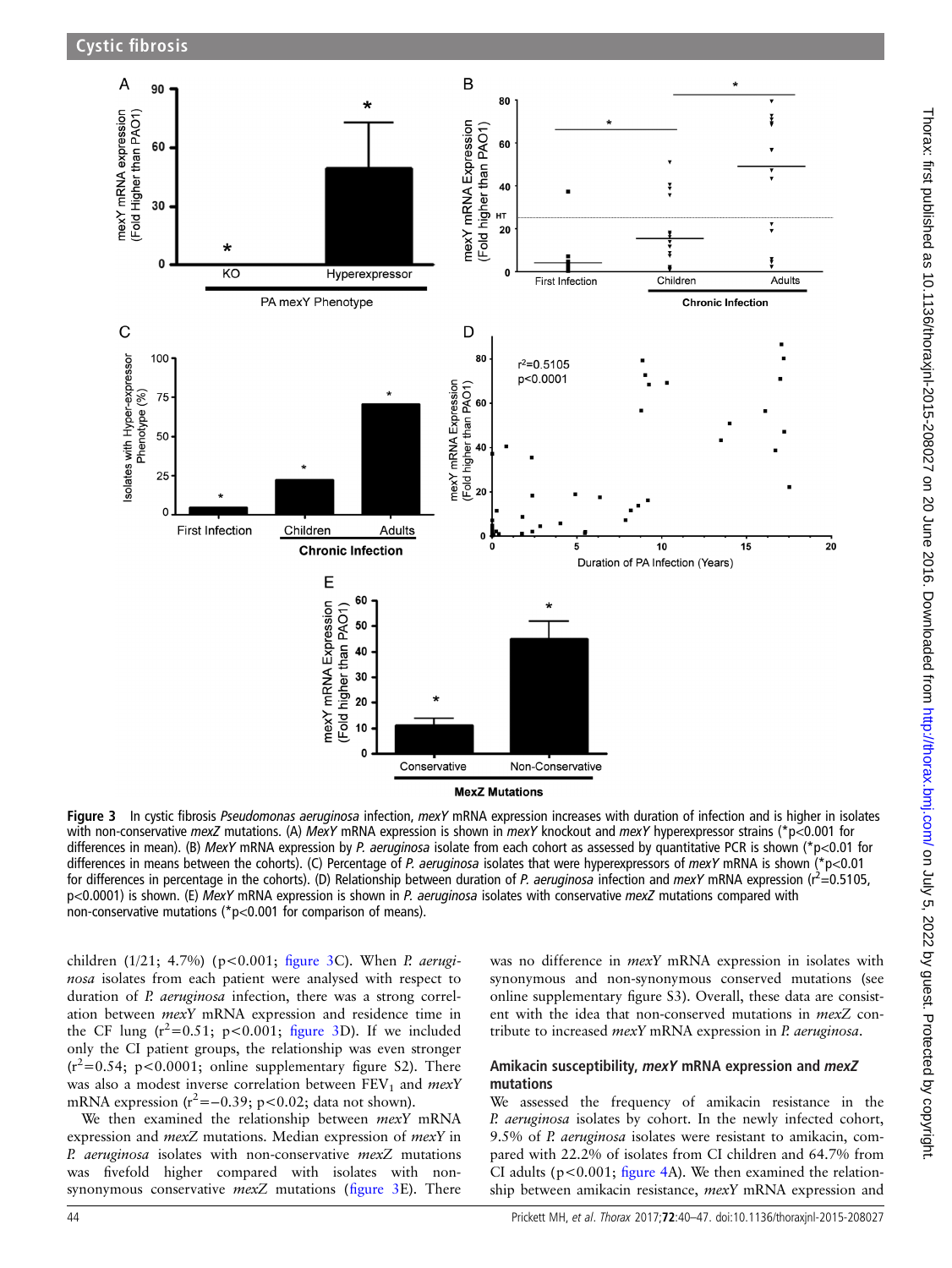<span id="page-5-0"></span>non-conservative mexZ mutations. As a group, the isolates that were amikacin-resistant had fivefold higher mexY mRNA expression than the isolates that were amikacin-sensitive  $(p<0.01;$ figure 4B). Further, 59% of P. aeruginosa isolates resistant to amikacin had non-conservative mexZ mutations compared with 18% of P. aeruginosa isolates that were sensitive to amikacin  $(p < 0.01;$  figure 4C).

## **DISCUSSION**

In this report, we showed that in P. *aeruginosa* isolates from patients with CF, amikacin resistance, mexY mRNA expression levels and mexZ mutation prevalence increase with residence time in the lung. Second, we found that *mexZ* mutations contribute substantially to amikacin resistance through increased mexY mRNA expression. Last, we demonstrated that mexZ mutations are generally unique to individuals, undergo positive selection and lead to changes in protein function primarily due to insertions/deletions. Overall, our results are in general agreement with previous data on a progressive increase in P. aeruginosa amikacin resistance as well as increases in MexXY expression and the prevalence of mexZ mutations in patients with CF.<sup>9</sup> <sup>10</sup> <sup>15</sup>

In two previous studies of patients with CF having chronic P. aeruginosa infection, the prevalence of mexZ mutations was among the highest of mutations tested, 62% and 79%, respectively.<sup>19</sup> <sup>20</sup> However, neither study reported the duration of P. aeruginosa infection or the functional consequences of mexZ mutations. Thus, the kinetics of mexZ mutations or whether they underwent positive selection cannot be ascertained from

previous data. Our sequence data show that 15 of 17 nonconservative mutations were in the CTD domain or had no functional protein and only 2 of 17 were in the DBD domain. This suggests that non-conservative mutations that impact ligand–MexZ interactions with presumed secondary effects on DNA-binding are more frequent than mutations that impact DNA-binding directly. Additionally, based on the increase in both the total mexZ mutations and the ratio of non-conservative and non-synonymous mexZ mutations in cohorts with progressively greater P. aeruginosa residence time, we estimated that the prevalence of non-conservative mexZ mutations doubled every 5 years and mexZ sequence changes that alter protein function become fixed over time. This suggests that MexZ protein with altered function is integral for reaching an adaptive peak and provides a survival advantage for P. aeruginosa in the CF lung. These data support previous findings that multiple mutations may become fixed in P. aeruginosa isolates due to a positive selection pressure over the first 10 years of lung residence time. $1928$ 

In addition, our data are consistent with previous studies showing in CF P. *aeruginosa* AG resistance increases with age and is associated with poorer outcomes. $8-10$  15 Based on the mean P. aeruginosa residence time for each cohort, we estimated that the prevalence of amikacin resistance doubled every 4–5 years of lung residence time and paralleled the increase in mexY mRNA expression and non-conservative mexZ mutations. Previous work has highlighted that AG resistance can be caused by multiple mechanisms, but the most common is by increased expression of the efflux pump  $MexXX<sup>9-11</sup>$  $MexXX<sup>9-11</sup>$  $MexXX<sup>9-11</sup>$  Our work provides



Figure 4 Pseudomonas aeruginosa amikacin resistance is higher in older patients and is associated with higher mexY mRNA expression and non-conserved mexZ mutations. (A) Percentage of P. aeruginosa isolates that are amikacin-resistant in each cohort is shown (\*p<0.001 for comparison of percentages across cohorts). (B) MexY mRNA expression of P. aeruginosa isolates that were sensitive to amikacin compared with isolates resistant to amikacin is shown (\*p<0.01 for comparison of means). (C) Percentage of non-conserved mexZ mutations in P. aeruginosa isolates that were amikacin-sensitive compared with those that were amikacin-resistant is shown ( $*p<0.01$  for comparison of percentages).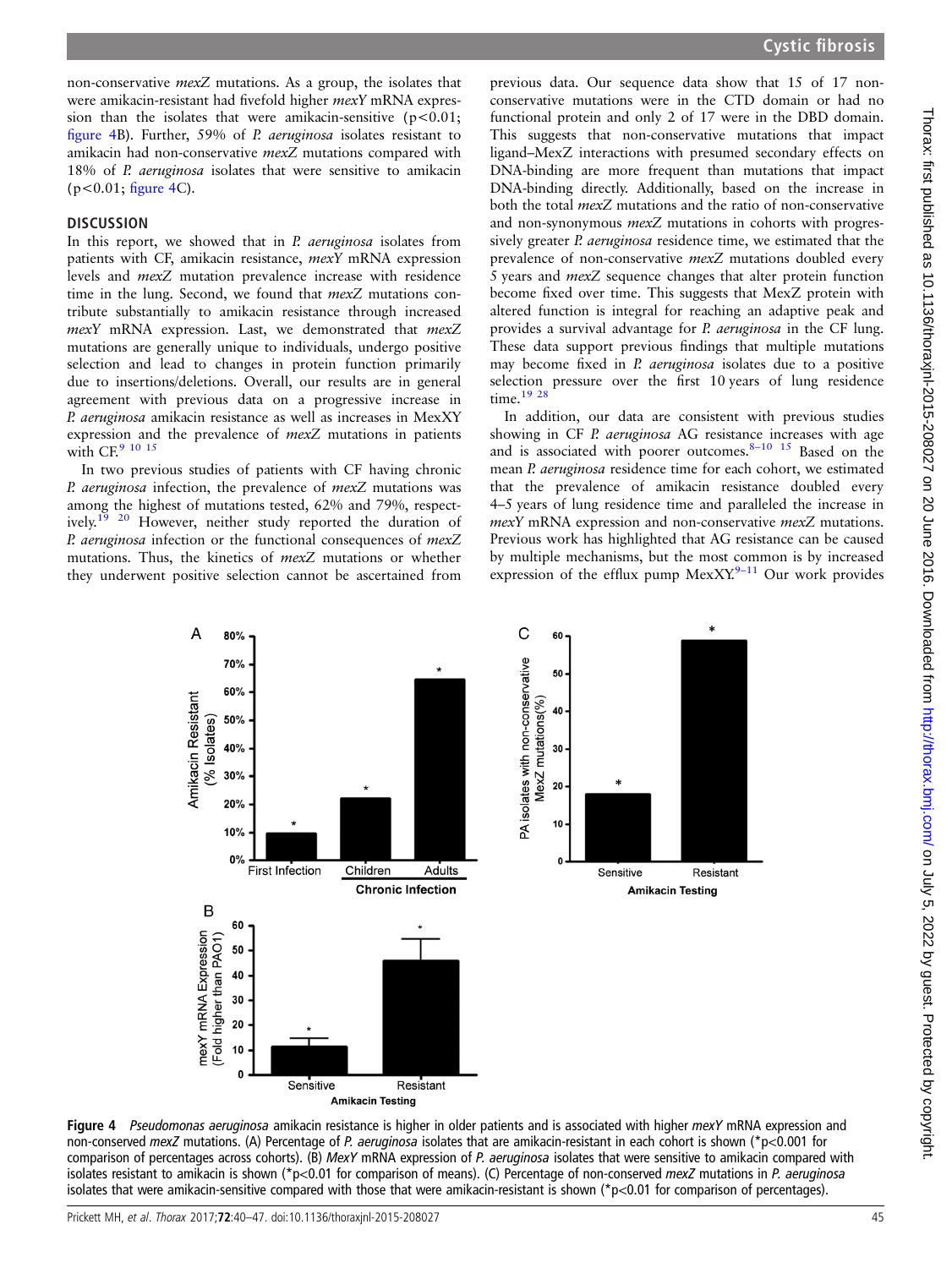<span id="page-6-0"></span>evidence that a rising prevalence of non-conservative mexZ mutations is associated with both higher mexY mRNA expression and amikacin resistance, though it is possible to have increased MexXY expression in the absence of mexZ mutations.<sup>10</sup> It should be noted that amikacin resistance in our assay is relevant for intravenous antibiotics only and not for inhaled antibiotics. Since inhaled antibiotics can achieve airway concentrations that are magnitudes higher than in serum, it is unknown if additional mutations are required for resistance to inhaled antibiotics.

Known factors by which increased MexXY expression may provide a fitness advantage include antibiotic exposure and oxidant stress, among others. MexXY expression can be induced in response to ribosome dysfunction, which occurs with exposure to macrolides, tetracyclines and  $AGs$ <sup>14 29–31</sup> In addition, oxidative stress can independently induce MexXY expression and AG resistance.<sup>[32](#page-7-0)</sup> Assessment of lifetime oxidative stress or collection of detailed antibiotic histories for each patient was not feasible; however, since CF lung disease progresses with age, it is well accepted that both oxidant injury and antibiotic exposure increase as patients age and  $FEV_1$  decreases.<sup>33</sup> <sup>34</sup> Though our data cannot establish causality between mexZ mutations, mexY mRNA expression and worse lung function, we did detect an inverse relationship between  $FEV<sub>1</sub>$  and  $mexY$ mRNA expression. Further, our data are consistent with the idea that mexZ mutations may play a role in the transition from new P. aeruginosa infection to chronic infection. If true, we speculate that selection of antibiotics early in the course of CF lung disease may select for mexZ mutations and AG resistance and facilitate the transition to chronic P. aeruginosa infection.

Interestingly, there were a few P. aeruginosa isolates that were discordant with respect to *mexY* mRNA expression and amikacin resistance. A small percentage of P. aeruginosa isolates had high mexY mRNA expression but remained sensitive to amikacin, suggesting that there are compensatory mechan-isms that can overcome high levels of MexXY.<sup>[35](#page-7-0)</sup> Conversely, some isolates had limited mexY mRNA expression but were resistant to amikacin. This can occur with mutations impacting the ribosomal-binding site of AGs or enzymatic resistance mechanisms.<sup>[36](#page-7-0)</sup>

In conclusion we found that P. aeruginosa non-conservative mexZ mutations increase with longer residence time in the CF lung, likely providing a survival advantage linked to AG resistance mediated by increased MexXY expression.

Funding National Center for Advancing Translational Sciences (grant number: 8UL1TR000150); Cystic Fibrosis Foundation (grant number: Fellow Research Training Grant).

Competing interests None declared.

Ethics approval Northwestern University IRB, Lurie Children's IRB.

Provenance and peer review Not commissioned; externally peer reviewed.

#### REFERENCES

- 1 Parad RB, Comeau AM. Newborn screening for cystic fibrosis. [Pediatr Ann](http://dx.doi.org/10.3928/0090-4481-20030801-10) 2003;32:528–35.
- 2 Cystic Fibrosis Foundation. Patient registry: annual data report 2012. Bethesda, MD: Cystic Fibrosis Foundation, 2013.
- Stoltz DA, Meyerholz DK, Pezzulo AA, et al. Cystic fibrosis pigs develop lung disease and exhibit defective bacterial eradication at birth. [Sci Transl Med](http://dx.doi.org/10.1126/scitranslmed.3000928) 2010;2:29ra31.
- 4 Cystic Fibrosis Foundation. Patient registry annual report 2014. Bethesda, MD: Cystic Fibrosis Foundation, 2014.
- 5 Li Z, Kosorok MR, Farrell PM, et al. Longitudinal development of mucoid Pseudomonas aeruginosa infection and lung disease progression in children with cystic fibrosis. [JAMA](http://dx.doi.org/10.1001/jama.293.5.581) 2005;293:581–8.
- 6 Stover CK, Pham XQ, Erwin AL, et al. Complete genome sequence of Pseudomonas aeruginosa PA01, an opportunistic pathogen. [Nature](http://dx.doi.org/10.1038/35023079) 2000;406:959-64.
- 7 Anwar H, Dasgupta M, Lam K, et al. Tobramycin resistance of mucoid Pseudomonas aeruginosa biofilm grown under iron limitation. [J Antimicrob](http://dx.doi.org/10.1093/jac/24.5.647) [Chemother](http://dx.doi.org/10.1093/jac/24.5.647) 1989;24:647–55.
- 8 Lechtzin N, John M, Irizarry R, et al. Outcomes of adults with cystic fibrosis infected with antibiotic-resistant Pseudomonas aeruginosa. [Respiration](http://dx.doi.org/10.1159/000087686) 2006;73:27–33.
- 9 Islam S, Oh H, Jalal S, et al. Chromosomal mechanisms of aminoglycoside resistance in Pseudomonas aeruginosa isolates from cystic fibrosis patients. [Clin](http://dx.doi.org/10.1111/j.1469-0691.2008.02097.x) [Microbiol Infect](http://dx.doi.org/10.1111/j.1469-0691.2008.02097.x) 2009;15:60–6.
- Vogne C, Aires JR, Bailly C, et al. Role of the multidrug efflux system MexXY in the emergence of moderate resistance to aminoglycosides among Pseudomonas aeruginosa isolates from patients with cystic fibrosis. [Antimicrob Agents Chemother](http://dx.doi.org/10.1128/AAC.48.5.1676-1680.2004) 2004;48:1676–80.
- 11 Poole K. Pseudomonas aeruginosa: resistance to the max. [Front Microbiol](http://dx.doi.org/10.3389/fmicb.2011.00065) 2011;2:65.
- 12 Aires JR, Kohler T, Nikaido H, et al. Involvement of an active efflux system in the natural resistance of Pseudomonas aeruginosa to aminoglycosides. Antimicrob Agents Chemother 1999;43:2624–8.
- 13 Yoneda K, Chikumi H, Murata T, et al. Measurement of Pseudomonas aeruginosa multidrug efflux pumps by quantitative real-time polymerase chain reaction. [FEMS](http://dx.doi.org/10.1016/j.femsle.2004.11.048) [Microbiol Lett](http://dx.doi.org/10.1016/j.femsle.2004.11.048) 2005;243:125–31.
- 14 Masuda N, Sakagawa E, Ohya S, et al. Contribution of the MexX-MexY-oprM efflux system to intrinsic resistance in Pseudomonas aeruginosa. [Antimicrob Agents](http://dx.doi.org/10.1128/AAC.44.9.2242-2246.2000) [Chemother](http://dx.doi.org/10.1128/AAC.44.9.2242-2246.2000) 2000;44:2242–6.
- 15 Vettoretti L, Plésiat P, Muller C, et al. Efflux unbalance in Pseudomonas aeruginosa isolates from cystic fibrosis patients. [Antimicrob Agents Chemother](http://dx.doi.org/10.1128/AAC.01024-08) 2009;53:1987–97.
- 16 Westbrock-Wadman S, Sherman DR, Hickey MJ, et al. Characterization of a Pseudomonas aeruginosa efflux pump contributing to aminoglycoside impermeability. Antimicrob Agents Chemother 1999;43:2975–83.
- 17 Matsuo Y, Eda S, Gotoh N, et al. MexZ-mediated regulation of mexXY multidrug efflux pump expression in Pseudomonas aeruginosa by binding on the mexZ-mexX intergenic DNA. [FEMS Microbiol Lett](http://dx.doi.org/10.1016/j.femsle.2004.07.010) 2004;238:23–8.
- 18 Alguel Y, Lu D, Quade N, et al. Crystal structure of MexZ, a key repressor responsible for antibiotic resistance in Pseudomonas aeruginosa. [J Struct Biol](http://dx.doi.org/10.1016/j.jsb.2010.07.012) 2010;172:305–10.
- 19 Smith EE, Buckley DG, Wu Z, et al. Genetic adaptation by Pseudomonas aeruginosa to the airways of cystic fibrosis patients. [Proc Natl Acad Sci USA](http://dx.doi.org/10.1073/pnas.0602138103) 2006;103:8487–92.
- 20 Feliziani S, Lujan AM, Moyano AJ, et al. Mucoidy, quorum sensing, mismatch repair and antibiotic resistance in Pseudomonas aeruginosa from cystic fibrosis chronic airways infections. [PLoS ONE](http://dx.doi.org/10.1371/journal.pone.0012669) 2010;5:pii: e12669.
- 21 Marvig RL, Sommer LM, Molin S, et al. Convergent evolution and adaptation of Pseudomonas aeruginosa within patients with cystic fibrosis. [Nat Genet](http://dx.doi.org/10.1038/ng.3148) 2015;47:57–64.
- 22 Jain M, Bar-Meir M, McColley S, et al. Evolution of Pseudomonas aeruginosa type III secretion in cystic fibrosis: a paradigm of chronic infection. [Transl Res](http://dx.doi.org/10.1016/j.trsl.2008.10.003) 2008;152:257–64.
- 23 Mesaros N, Glupczynski Y, Avrain L, et al. A combined phenotypic and genotypic method for the detection of Mex efflux pumps in Pseudomonas aeruginosa. [J Antimicrob Chemother](http://dx.doi.org/10.1093/jac/dkl504) 2007;59:378–86.
- 24 Florindo C, Ferreira R, Borges V, et al. Selection of reference genes for real-time expression studies in Streptococcus agalactiae. [J Microbiol Methods](http://dx.doi.org/10.1016/j.mimet.2012.05.011) 2012;90:220–7.
- 25 Beinlich KL, Chuanchuen R, Schweizer HP. Contribution of multidrug efflux pumps to multiple antibiotic resistance in veterinary clinical isolates of Pseudomonas aeruginosa. [FEMS Microbiol Lett](http://dx.doi.org/10.1111/j.1574-6968.2001.tb10631.x) 2001;198:129–34.
- 26 Kumar P, Henikoff S, Ng PC. Predicting the effects of coding non-synonymous variants on protein function using the SIFT algorithm. [Nat Protoc](http://dx.doi.org/10.1038/nprot.2009.86) 2009;4: 1073–81.
- 27 Jahandideh S. Diversity in structural consequences of MexZ mutations in Pseudomonas aeruginosa. [Chem Biol Drug Des](http://dx.doi.org/10.1111/cbdd.12104) 2013;81:600–6.
- 28 Yang L, Jelsbak L, Marvig RL, et al. Evolutionary dynamics of bacteria in a human host environment. [Proc Natl Acad Sci USA](http://dx.doi.org/10.1073/pnas.1018249108) 2011;108:7481-6.
- 29 Caughlan RE, Sriram S, Daigle DM, et al. Fmt bypass in Pseudomonas aeruginosa causes induction of MexXY efflux pump expression. [Antimicrob Agents Chemother](http://dx.doi.org/10.1128/AAC.00253-09) 2009;53:5015–21.
- 30 Dean CR, Visalli MA, Projan SJ, et al. Efflux-mediated resistance to tigecycline (GAR-936) in Pseudomonas aeruginosa PAO1. [Antimicrob Agents Chemother](http://dx.doi.org/10.1128/AAC.47.3.972-978.2003) 2003;47:972–8.